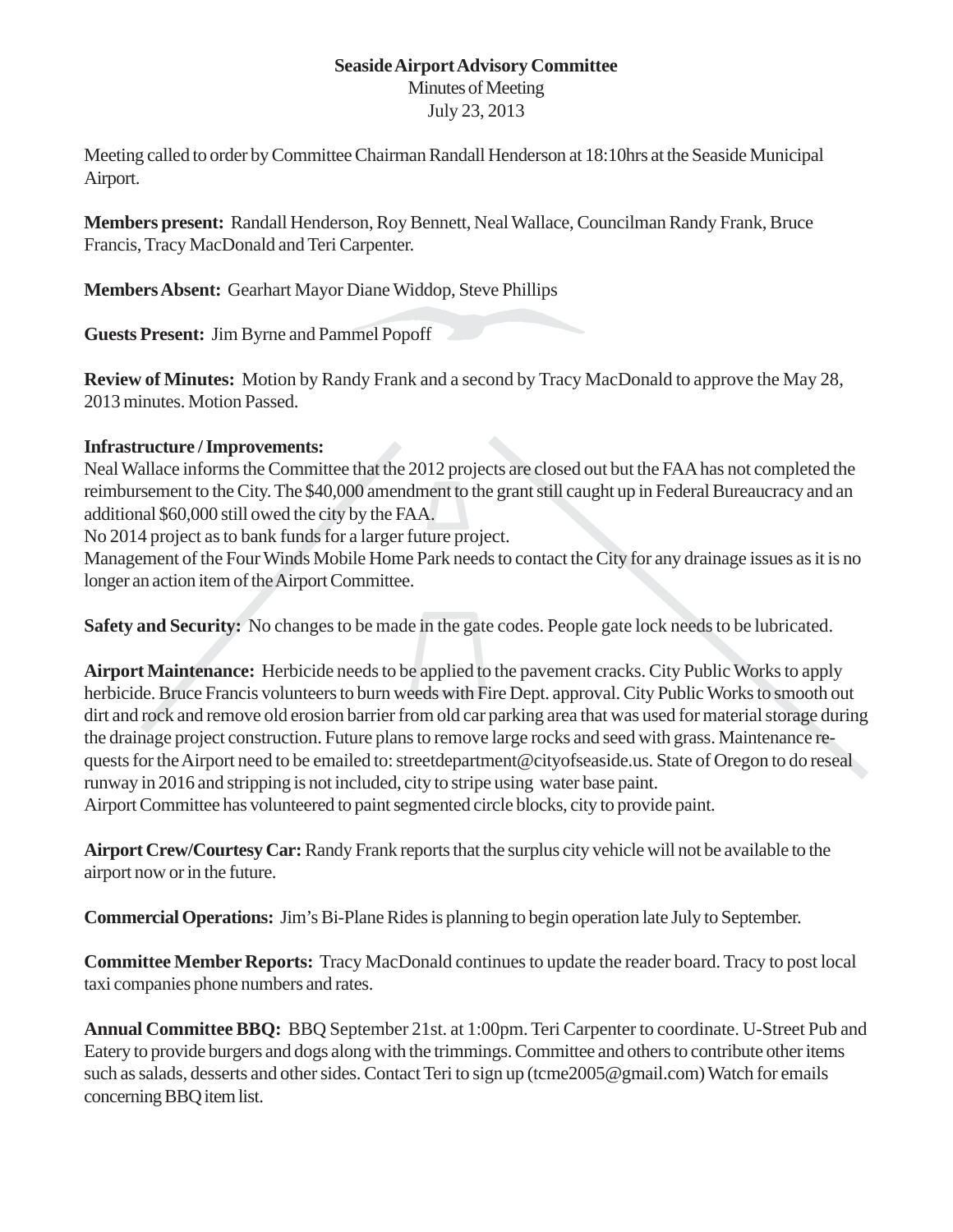**For the Good of the Order:** Oregon Air National Guard MOA 11,000 foot bottom over our area.

**Next Meeting:** Every other month schedule - **NEXT REGULAR MEETING Tuesday, September 24, 2013, Seaside City Hall, 6pm.** If additional meetings need to be held they will remain the 4th Tuesday of each month.

Meeting adjourned 18:51 hrs.

Minutes by Roy Bennett, Vice-Chair/Secretary